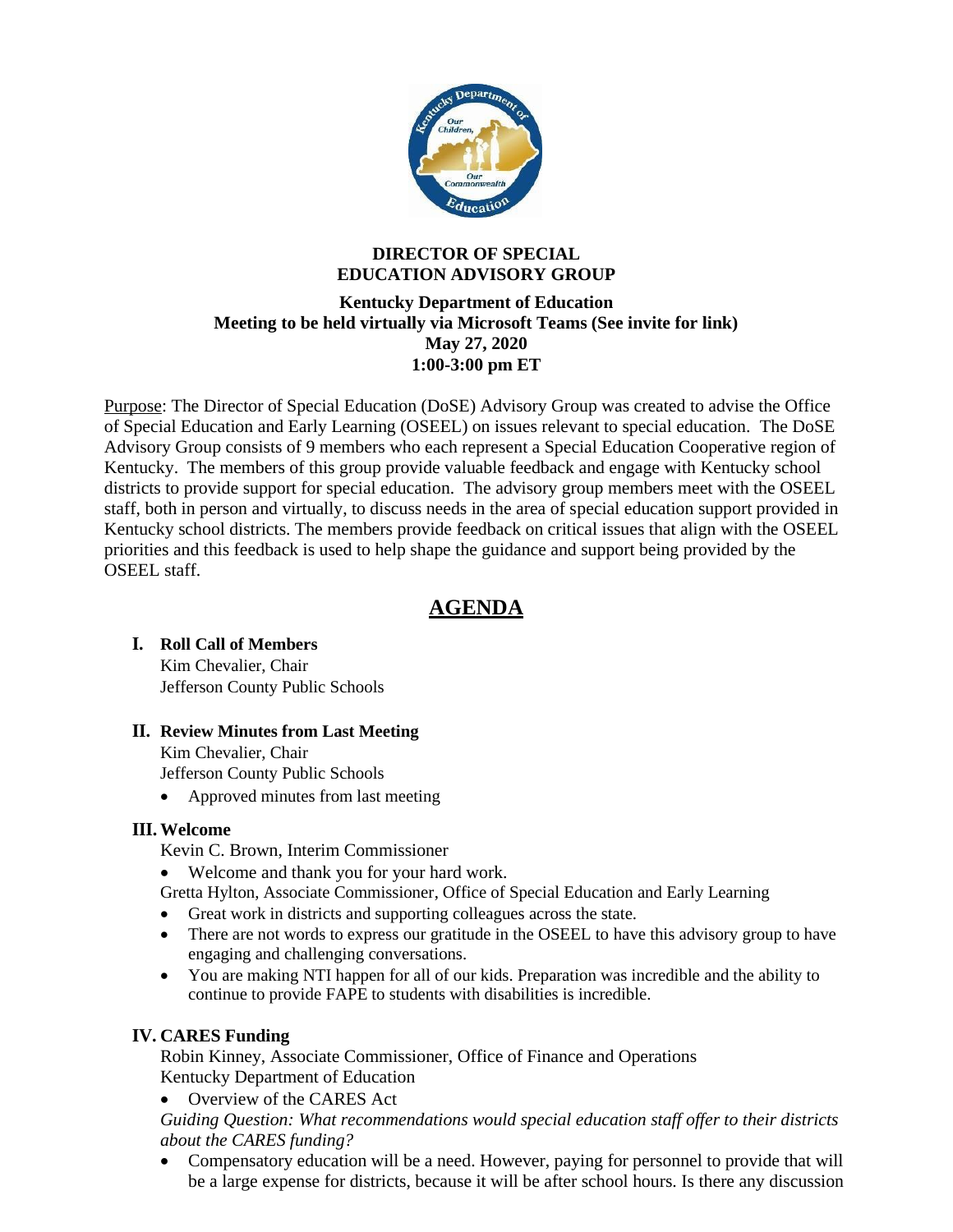about that?

- o Under CARES Act salaries are permissible expenditures. These are one-time funds that go away so you don't want to become dependent on these funds.
- $\circ$  It is very important to work very closely with finance officers through this. It is critical you don't do anything to undermine Maintenance of Effort (MOE) under the IDEA.

# **V. Summer Professional Learning for Teachers**

Misty Higgins, Academic Program Consultant, Office of Teaching and Learning Kentucky Department of Education

- Preparing for Academic Re-Entry guidance for teachers
- Stage 1 of guidance has already been released.
- Stage 2 will be released in July.

*Guiding Question: What professional learning opportunities are available for special education teachers this summer? What additional opportunities are needed?*

It is essential during this time to be very critical in using common language with all educators. Exceptional children overall tends to be a second thought when talking about professional development.

# **VI. Re-entry in the Fall**

Gretta Hylton, Associate Commissioner, Office of Special Education and Early Learning

- Vital to consider equity and access for students with disabilities, young learners, gifted and talented students, diverse learners.
- We need to ensure Admissions and Release Committees (ARCs) are convening to have discussions about least restrictive environment (LRE).
- Compensatory Education This is the buzz around the nation right now. Compensatory education is the remedy for a denial of a free, appropriate public education (FAPE).
- OSEEL is currently working on guidance around the difference between compensatory education and ESY.
- Emergency contingency plans are allowable under the IDEA.
- Kay Kennedy, Office of Finance and Operations

# Kentucky Department of Education

*Guiding Question: What options are being considered for re-entry for the next school year? What type of guidance and support are needed for re-opening and once school is re-opened?*

- So many families are withdrawing their children to home-school. Some of those are students with IEPs. Families are already making those preparations without knowing yet the re-entry plans for school. We are having discussions now about service plans for those students.
- Districts are already seeing a lot of home/hospital requests.
- Safety for staff and students is a concern when using physical restraint. Any guidance for students with behavior needs.
- Staff are required to attend to some very personal needs of some MSD students. How will they comply with guidelines and remain safe under this if we return to the school building?
- Directors are concerned about implementing contingency plans.
- We need more specific guidance in what needs to be addressed, specific areas to address.
- We had difficulty with student engagement toward the end of the school year. Teachers were really concerned because they couldn't document minutes served because students stopped attending.

# **VII. Webcasts for DoSEs**

Amanda Waldroup, Assistant Director, Division of IDEA Implementation and Preschool Kentucky Department of Education

- Seeking input on webcasts that were provided in April and May.
- Overview of the webcasts